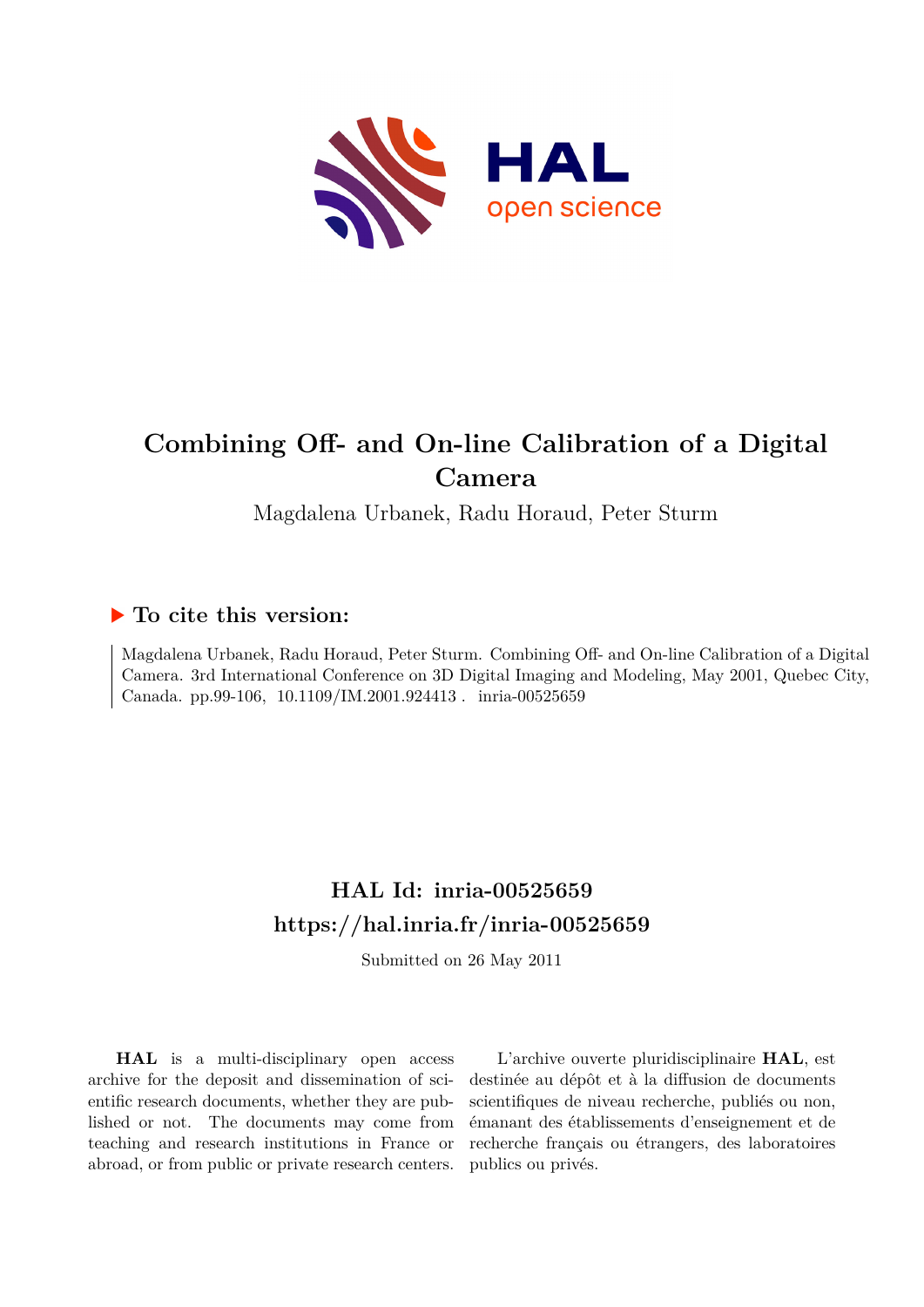### **Combining Off- and On-line Calibration of a Digital Camera**

Magdalena Urbanek, Radu Horaud and Peter Sturm INRIA Rhône-Alpes 655, avenue de l'Europe, 38334 Saint Ismier Cedex, France {Magdalena.Urbanek, Radu.Horaud, Peter.Sturm}@inrialpes.fr

#### **Abstract**

*We introduce a novel outlook on the self-calibration task, by considering images taken by a camera in motion, allowing for zooming and focusing. Apart from the complex relationship between the lens control settings and the intrinsic camera parameters, a prior off-line calibration allows to neglect the setting of focus, and to fix the principal point and aspect ratio throughout distinct views. Thus, the calibration matrix is dependent only on the zoom position. Given a fully calibrated reference view, one has only one parameter to estimate for any other view of the same scene, in order to calibrate it and to be able to perform metric reconstructions. We provide a close-form solution, and validate the reliability of the algorithm with experiments on real images. An important advantage of our method is a reduced - to one - number of critical camera configurations, associated with it. Moreover, we propose a method for computing the epipolar geometry of two views, taken from different positions and with different (spatial) resolutions; the idea is to take an appropriate third view, that is "easy" to match with the other two.*

#### **1. Introduction**

The problem of recovering the Euclidean structure of a scene is strongly associated with the estimation of the camera internal parameters, i.e. calibration. When no calibration knowledge provided, one can reconstruct only a projective model of the scene [6, 10].

#### **1.1. Previous work**

The most basic solution to compute the internal parameters employs a calibration grid or planes, and performs an off-line calibration. However the restriction of keeping an identical camera state (including zooming and focusing) while shooting subsequent images can hardly be fulfilled in practice.

Another idea is to self-calibrate an entire sequence. Existing approaches follow several directions. One is to assume invariance of unknown intrinsic parameters throughout distinct views [12, 15, 1, 8], thus not to allow for zooming/focusing, which is quite a strong constraint. Given a stereo pair of an arbitrary scene, one cannot vary but *the magnification parameter* (we use that term, to avoid confusion of associating different meanings to *the focal length*, in vision and optics), while having the other ones known [7]. Other methods [3, 13] allow the retrieval of varying magnification parameter and fixed principal point. Furthermore, if provided with at least 9 views, it is possible to fix only one camera internal parameter and let the other ones vary [13, 11].

In reality, such a general calibration problem cannot be solved reliably. On the other hand, one can quite easily provide some prior information, which simplifies the task. Our approach belongs to such a group of techniques.

#### **1.2. Motivation**

All considered cases of self-calibration, which allow magnification parameter variation throughout distinct views, suffer from a significant number of critical camera configurations [14]. It is therefore much "safer" not to change the camera settings.

Let us combine one fully calibrated image (*the reference image*) with an uncalibrated one, taken from a different viewpoint. Then, one has only one magnification parameter to estimate. What about the other intrinsic parameters? The complex relationship between calibration and camera lens control settings [16] does not allow straight-forward simplifications.

To summarize, we are interested in the following issues:

- Are there any conditions that enable the use of a priori knowledge of the intrinsic parameters?
- Can one allow for zooming/focusing, while still maintain a small family of critical situations?
- What can be done with stereo pairs, if one camera/view is fully calibrated?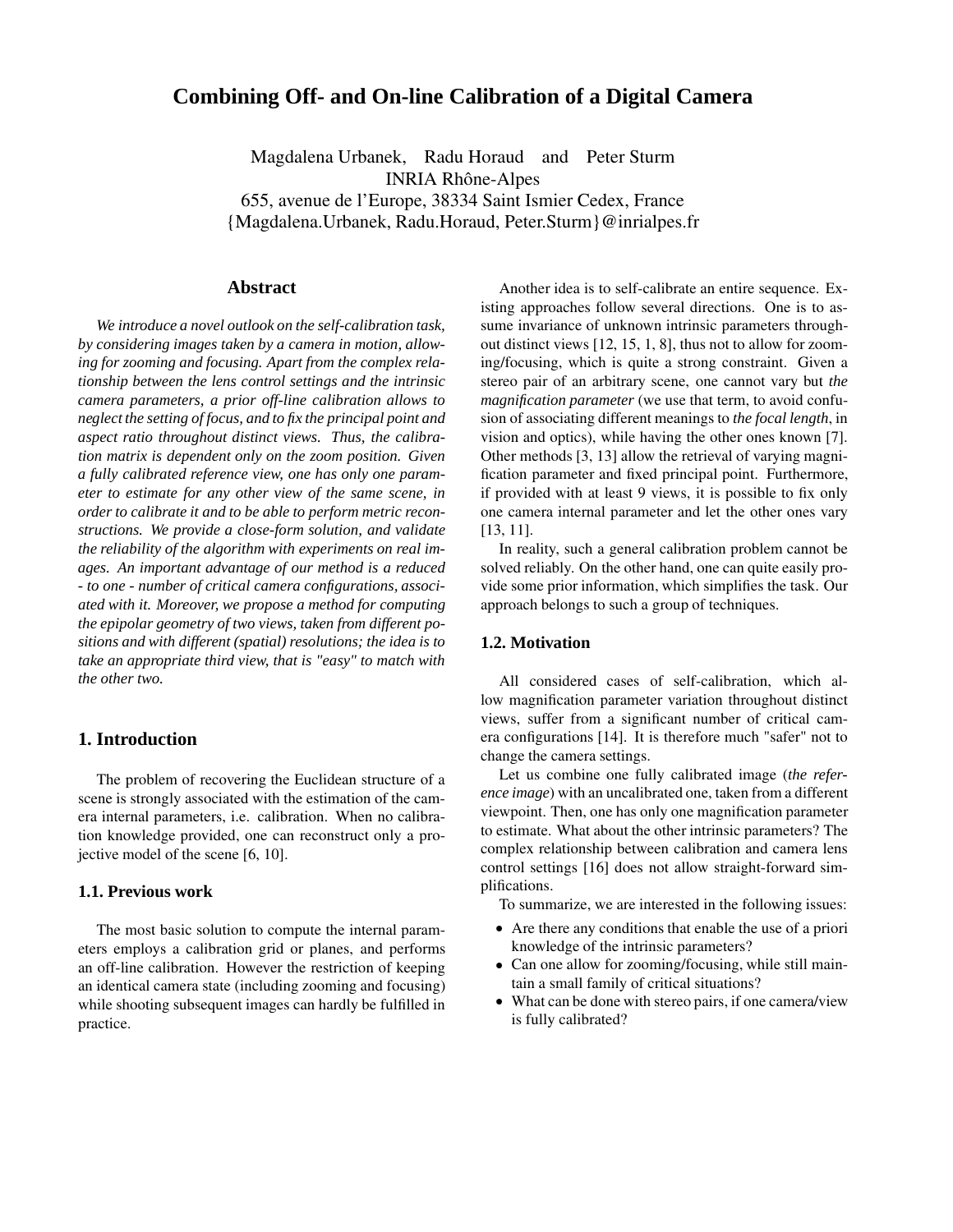#### **1.3. Contribution**

We combine off-line and on-line methods in order to calibrate a digital camera with a zoom lens and auto-focus.

We introduce a novel outlook on the self-calibration problem, by reducing to one the number of intrinsic parameters to be estimated. We provide a close-form solution for the method. Also, one has to account for only a single family of critical camera configurations [14].

By studying the behaviour of the camera intrinsic parameters as a function of variable zoom and focus, we derive approximate values for the aspect ratio and the principal point. We identify a small influence of focus upon calibration, which becomes negligible for settings larger than 2.5m. We conclude, that once a camera is calibrated for a known zoom setting, one can re-use those values any time that zoom is set. Therefore, we recommend employing minimally or maximally zoomed-in images as the reference ones, since those zoom settings can be reliably reproduced.

Furthermore, we simplify the computation of the epipolar geometry for stereo images of different resolutions, omitting a direct matching between them. The problem of matching two images of different zoom and viewpoint is therefore decomposed into two simpler matching problems: a wide baseline matching with the same zoom [2], and matching images with different zoom, shot from the same viewpoint [5].

The proposed method of "combined calibration" estimates the intrinsic parameters with even  $2\%$ -accuracy, from real images, leading to a reliable Euclidean reconstruction.

#### **2. Camera modeling**

#### **2.1. The model**

We assume the perspective camera model with the projection matrix of the form:

$$
P = K (R \t t) \t(1)
$$

where  $R$  and  $t$  represent the orientation and the position of the camera with respect to the world coordinate system, and K is the calibration matrix:

$$
\mathsf{K} = \begin{pmatrix} k\alpha & 0 & u_0 \\ 0 & \alpha & v_0 \\ 0 & 0 & 1 \end{pmatrix}
$$

with the principal point  $(u_0, v_0)$ , the magnification parameter  $\alpha$  and the aspect ratio k. We assume a zero-skew.

A scene point  **is projected onto the image onto a point via**  $**m** = PM$ **.** 

#### **2.2. Off-the-shelf digital camera**

Most often one is provided with digital cameras, which allow mechanical setting of both zoom and focus. One can specify the area of interest (and thus, its depth on the image) and focus on chosen features within the area.

We have worked with the Olympus Camedia C-2500L digital camera. It provides both auto-focus and manualfocus with discretized values from 0.3m until 15m and  $\infty$ to be set. The zoom, on the contrary, has a continuousrange and a manual drive, which makes the reproducibility of different settings difficult (with notable exceptions for the minimal and the maximal zooms).

Each  $(zoom, focus)$  setting corresponds to a physical configuration of lenses, inside the camera. Since their functional dependencies are complex, we cannot specify the exact camera state, which makes the estimation of camera internal parameters difficult. When using auto-focus, the only camera settings that we are able to reproduce (and to expect the same calibration results, for an arbitrary image, taken with the same settings) are:  $(zoom, focus) =$  $(zoom_{min}, \infty)$  and  $(zoom, focus) = (zoom_{max}, \infty)$ .

The question is how do the entries of the calibration matrix change with variations of zoom and focus. Experiments described in the following section suggest conditions, under which the internal camera calibration can be assumed invariant, for different  $(zoom, focus)$  settings.

#### **3. Off-line stability study of calibration**

We study the stability of the camera internal parameters, under change in the camera mechanical settings, zoom and focus. We point out the parameters that do not vary much, and can be assumed invariant. We find a small influence of focus on calibration, if the camera is far enough from the scene. Finally, we provide calibration knowledge for particular zoom settings, which is to be used a priori, in self-calibration.

#### **3.1. A way to calibrate**

We extract the calibration matrix K from the projection matrix P, estimated from correspondences between noncoplanar 3D points and their 2D images.

The form of  $P = (P \ p)$  and (1) imply:  $P = KR$ . Since  $PP^{T} = KRR^{T}K^{T} = KK^{T}$ , we can simply obtain K from the Cholesky decomposition of  $PP<sup>T</sup>$ .

In order to estimate P, we run a non-linear algorithm, which minimizes the reprojection error

$$
C = \sum_{i=1}^{n} (u_i - u_{mi})^2 + (v_i - v_{mi})^2
$$
 (2)

of *n* image points  $(u_i, v_i)$  and reprojections  $(u_{mi}, v_{mi})$  of the corresponding 3D points  $M_i$ .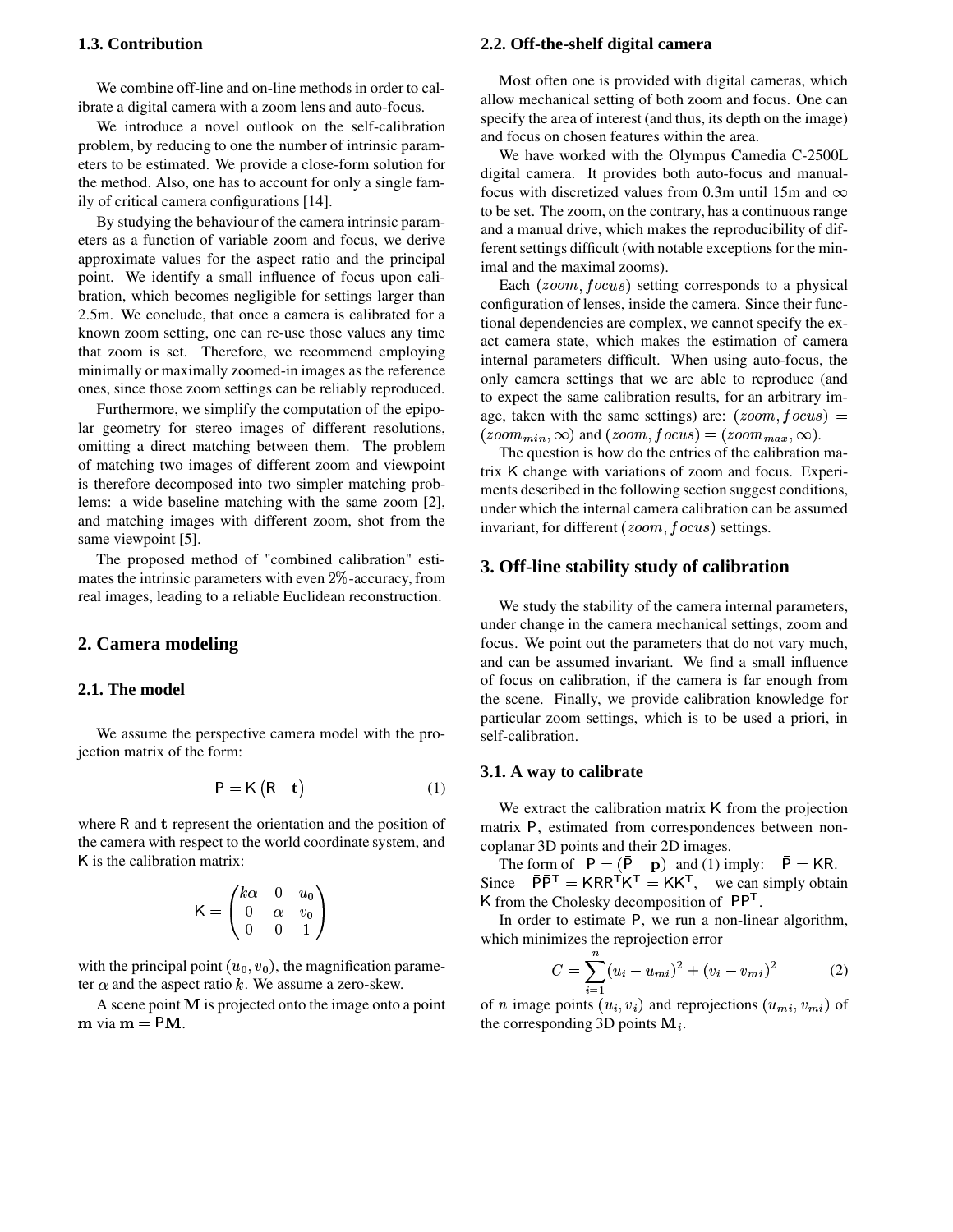#### **3.2. Optical distortion**

Since imperfect camera lenses give rise to nonperspective image distortion, it is often necessary to optimize (2) using additional distortion parameters. In some cases, this extended projection model causes overparameterization, resulting in instabilities in the estimation of all intrinsic parameters.

Based on the observation, that the bigger the zoom used, the less distortion is present in the image, we can point out experimentally a "critical" zoom, for which the *estimated* distortion coefficient does not decrease with the increase of zoom. Therefore, we omit the distortion parameters in the optimization, if a zoom is bigger than the "critical" one.

We only estimate the first term  $D<sub>r</sub>$  of the radial distortion, which proved sufficient to provide reliable results. Overall, the employed calibration method is described in [4].

#### **3.3. Experiments**

We stepped the lens through the full range of focus, while the zoom was examined in two positions: the minimal and the maximal ones. At each step, we performed a full camera calibration (images of a calibration grid were considered). To ensure the stability of calibration, we considered only images with a sufficiently large number of control points clearly visible.

We used manual focusing. For each  $(zoom, focus)$  setting, we took several images with slightly different orientations of the calibration grid. The distance camera-grid was kept identical to the value of the set focus.

We considered focus values between 1m and 5m. The images were of size  $640 \times 512$  pixels. The obtained estimates of the internal camera parameters are listed separately: for the minimal zoom (Table 1), for the maximal zoom (Table 2).

#### **3.4. Dependencies**

What information can be extracted from Tables 1 and 2?

**Aspect ratio**  $(k)$ . It is close to unity. The equality is valid for any  $(zoom, focus)$  setting, with a relative error smaller than  $0.2\%$ .

**Magnification parameter**  $(\alpha)$ . For the minimal zoom, stays constant relative to focusing. For the maximal zoom, the same is observed as soon as the distance cameraobject is bigger than 2.5m (see Figure 1). Hence, for a chosen zoom, it is possible to represent the relevant  $\alpha$ with a single value (e.g. the median of the estimates):  $\alpha_{min} = 706$  (with 2%-relative error) for  $(zoom, focus) =$ 

| Focus[m] | k[1]   | $\alpha$ [pix] | $u_0$ [pix] | $v_0$ [pix] | $D_r[1]$  |
|----------|--------|----------------|-------------|-------------|-----------|
| 1        | 0.9993 | 700            | 321         | 268         | $-0.2393$ |
|          | 0.9991 | 698            | 321         | 267         | $-0.2423$ |
|          | 0.9999 | 700            | 317         | 267         | $-0.2363$ |
| 1.2      | 0.9992 | 695            | 314         | 277         | $-0.2598$ |
|          | 0.9996 | 702            | 320         | 269         | $-0.2405$ |
|          | 0.9997 | 728            | 294         | 238         | $-0.1468$ |
| 1.5      | 0.9998 | 731            | 316         | 232         | $-0.1574$ |
|          | 1.0007 | 710            | 325         | 269         | $-0.2469$ |
|          | 0.9998 | 723            | 318         | 234         | $-0.1601$ |
| 2        | 1.0007 | 736            | 295         | 269         | $-0.1523$ |
|          | 1.0002 | 699            | 319         | 274         | $-0.2970$ |
| 2.5      | 1.0001 | 722            | 318         | 268         | $-0.2207$ |

**Table 1. Calibration results: the**  $minimal$ **zoom and varying focus.**

| Focus[m] | k[1]   | $\alpha$ [pix] | $u_0$ [pix] | $v_0$ [pix] | $D_r[1]$  |
|----------|--------|----------------|-------------|-------------|-----------|
| 1        | 0.9996 | 921            | 316         | 268         | $-0.0976$ |
|          | 0.9994 | 920            | 318         | 268         | $-0.0945$ |
|          | 0.9992 | 918            | 319         | 269         | $-0.1037$ |
|          | 1.0010 | 1133           | 320         | 266         | 0.0445    |
| 1.2      | 1.0009 | 1122           | 317         | 274         | 0.0075    |
|          | 1.0008 | 1128           | 318         | 271         | 0.0218    |
| 1.5      | 1.0015 | 1384           | 310         | 297         | 0         |
|          | 1.0005 | 1386           | 291         | 296         | 0.0294    |
|          | 1.0013 | 1391           | 320         | 292         | 0         |
|          | 1.0020 | 1749           | 312         | 313         | $\theta$  |
| 2        | 1.0020 | 1740           | 311         | 310         | $\Omega$  |
|          | 1.0013 | 1745           | 289         | 303         | $\Omega$  |
| 2.5      | 1.0030 | 1969           | 301         | 324         | 0.1470    |
|          | 1.0008 | 1944           | 255         | 316         | 0.0306    |
| 3.5      | 1.0024 | 1959           | 314         | 356         | 0.0295    |
|          | 1.0012 | 1965           | 290         | 336         | $\theta$  |
| 5        | 1.0016 | 1999           | 301         | 344         | 0.0182    |

#### **Table 2. Calibration results: the**  $maximal$ **zoom and varying focus.**

 $k = 1$  can be seen to  $2.5$ m). (*zoom<sub>min</sub>*,  $focus \ge 0.3$ m), and  $\alpha_{max} = 1965$  (with 1%relative error) for  $(zoom, focus) = (zoom_{max}, focus \geq$ 

 - tor of risk 0.1 . Further on, we will use the approximation:  $\textit{ocus)} =$   $(u_0, v_0) = (311, 280).$ **Principal point**  $(u_0, v_0)$ . Overall, it concentrates near the image centre (see Figure 2). Since in general, the exact position of the principal point does not have a big impact upon the quality of reconstruction, it is possible to employ approximate statistical values, obtained from the Student's reliability test:  $u_0 = 311 \pm 21$ ,  $v_0 = 280 \pm 42$ , with a fac-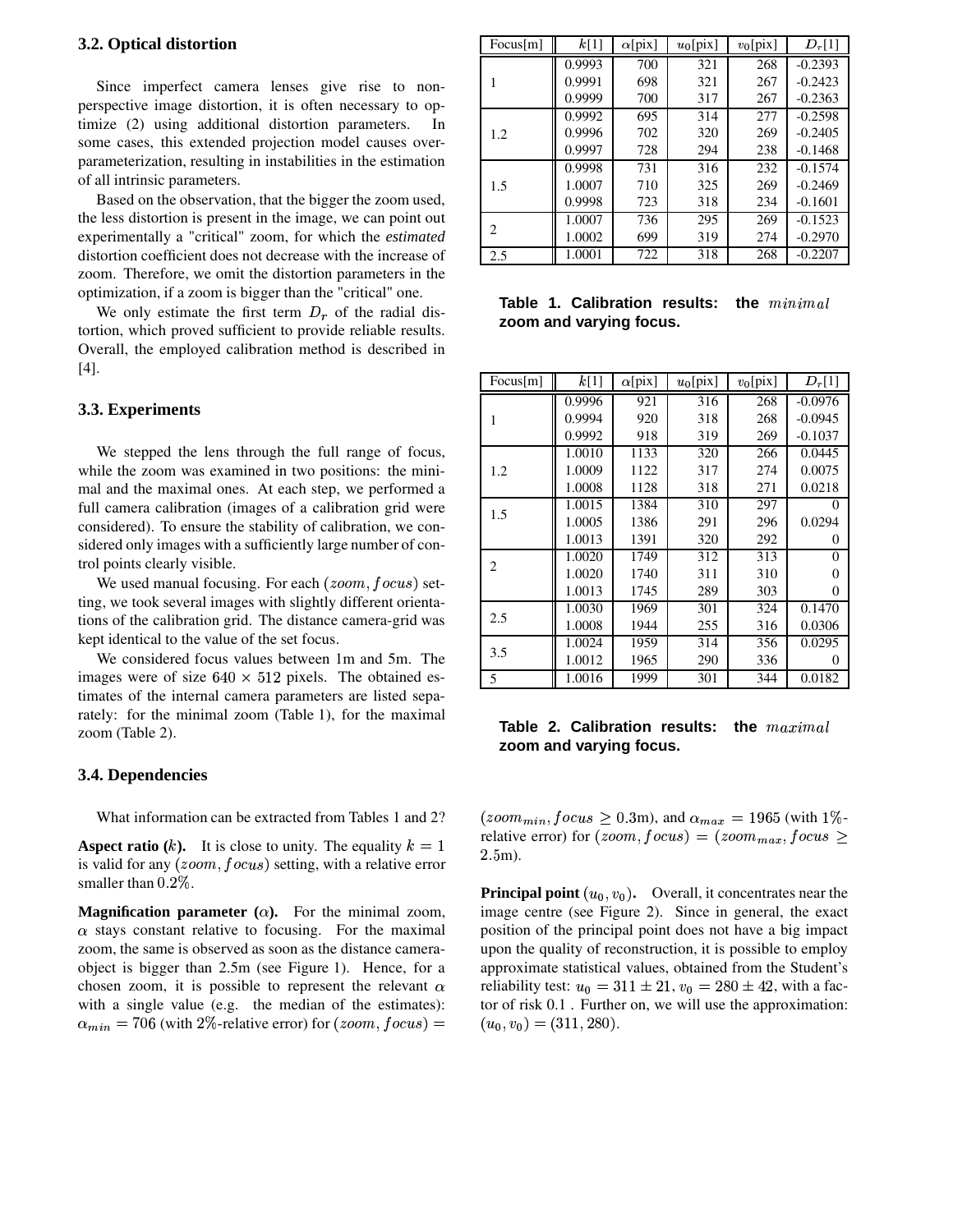

(a) Minimal zoom: median  $\alpha_{min} = 706$ .



(b) Maximal zoom: median  $\alpha_{max} = 1965$ .

**Figure 1. Possibilities to approximate the magnification parameter with its median.**



**Figure 2. Principal point concentrates near the image centre.**

**Auto-focusing.** For a fixed zoom, the setting of focus does not influence calibration significantly. We can use autofocusing, and still be capable to employ calibration results for the examined zooms. We only have to keep in mind

the requirement concerning the maximal zoom: the distance camera-scene has to be larger than 2.5m.

#### **3.5. Final results to be used in self-calibration**

**A view taken with the minimal/maximal zooming.** We are provided with calibration matrices of reference:  $K_{min}$ for the minimal zoom case (for any focus value), and  $K_{max}$ for the maximal zoom case (for focus  $\geq 2.5$ m).

**A view taken with an arbitrary (unknown) zooming.** One is provided with the values of k and  $(u_0, v_0)$ . Hence,  $\alpha$ remains the only calibration parameter to determine.

A summary is given in Table 3.

| Zoom     | Focus[m] | k[1]<br>Ш | $\alpha$ [pix] | $u_0$ [pix] | $v_0$ [pix] |
|----------|----------|-----------|----------------|-------------|-------------|
| min      | > 0.3    |           | 706            | 311         | 280         |
| $_{max}$ | -2.5     |           | 1965           | 311         | 280         |
|          |          |           |                | 311         | 280         |

**Table 3. Results of off-line calibration (the Olympus Camedia C-2500L digital camera).**

#### **4. Self-calibration**

We consider a stereo pair: a calibrated reference image and an image taken with an unknown zoom. (In practice, we obtain the calibration for the reference image simply by taking it using the minimal or the maximal zoom, and adopting the according intrinsic parameters, obtained by the off-line calibration.) We are thus provided with calibration matrices:  $K_{ref}$ , fully known, for the reference image, and K, defined up to unknown  $\alpha$ , for the other image. Due to Kruppa's equations [9], we derive a close form solution for calibration algorithm fails.  $\alpha$ . Also, we reveal stereo configurations, for which our self-

#### **4.1. Kruppa's equations**

Finding the matrix K associated with a camera is equivalent to finding the image  $\omega$  of the absolute conic, taken by that camera. Since  $\omega^{-1} \sim \text{KK}^T$ , let us denote  $C = \text{KK}^T$  for the camera to be calibrated, and  $C_{ref} = K_{ref} K_{ref}$ <sup>1</sup> for the camera, that took the reference image.

The link between images of the absolute conic and the epipolar geometry can be expressed as follows  $([17];$  F is the fundamental matrix of the stereo; e is the epipole on the image, taken by the uncalibrated camera):

$$
\mathsf{FC}_{ref}\mathsf{F}^{\mathsf{T}} \sim [\mathbf{e}] \times \mathsf{C}[\mathbf{e}] \times^{\mathsf{T}}
$$
 (3)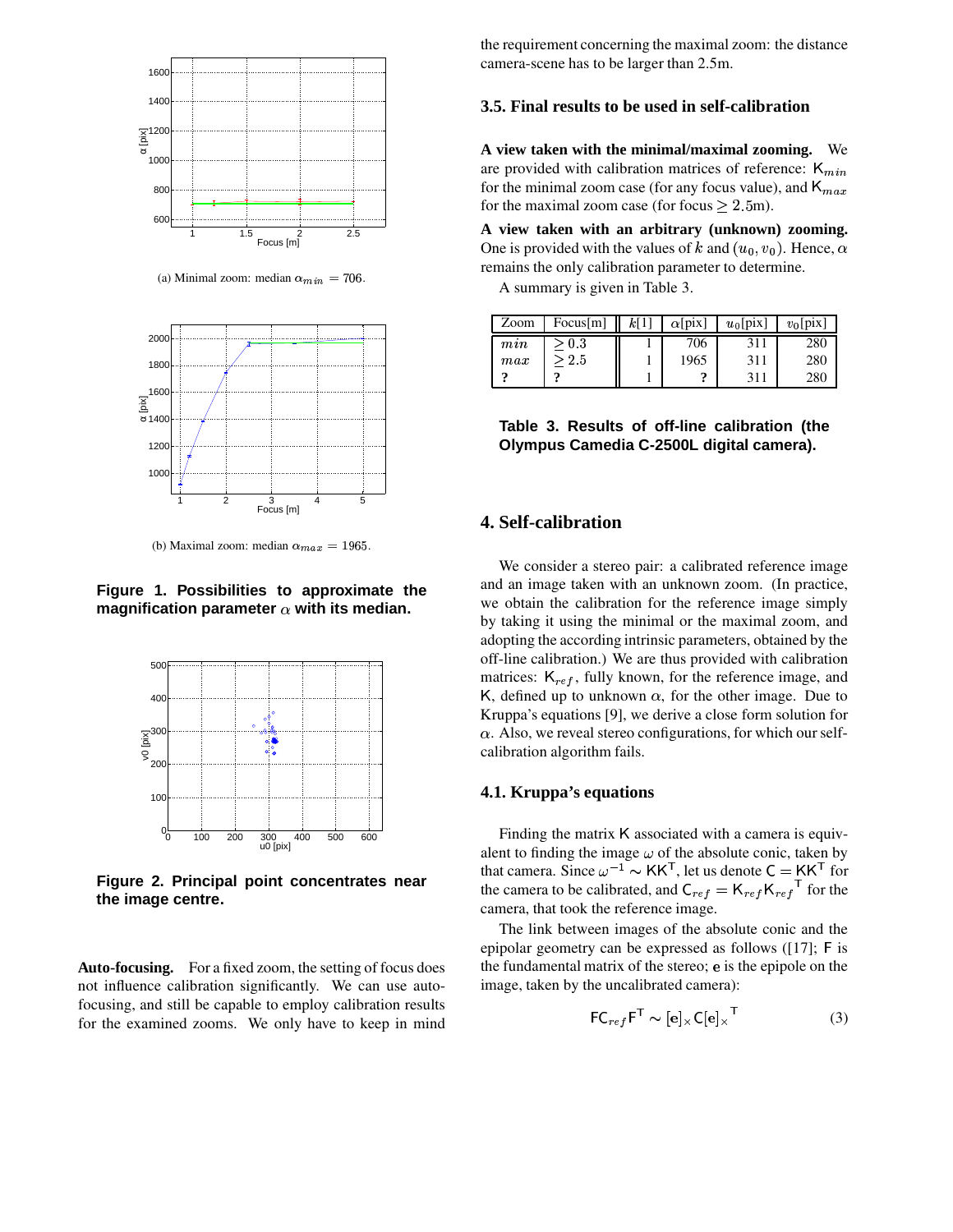Having separated the known entries of matrix K  $(k, u_0, v_0)$  from the unknown one  $(\alpha)$ :

 $\mathcal{L} = \{1, 2, \ldots, n\}$ 

$$
\mathsf{K} = \begin{pmatrix} k & 0 & u_0 \\ 0 & 1 & v_0 \\ 0 & 0 & 1 \end{pmatrix} \begin{pmatrix} \alpha & 0 & 0 \\ 0 & \alpha & 0 \\ 0 & 0 & 1 \end{pmatrix} = \mathsf{K}_0 \mathsf{K}_{\alpha}
$$

and multiplying (3) from the left by  $K_0^{-1}$ , and from the right by  $K_0$ , we obtain:

$$
K_0^{\mathsf{T}} F K_{ref} K_{ref}^{\mathsf{T}} F^{\mathsf{T}} K_0 \sim K_0^{\mathsf{T}} [e] \times K_0 \underbrace{K_\alpha K_\alpha^{\mathsf{T}} K_0^{\mathsf{T}} [e] \times^{\mathsf{T}} K_0}_{C_\alpha}
$$
\n(4) The O

with  $C_{\alpha}$  of the following form:

$$
\mathsf{C}_{\alpha} = \begin{pmatrix} \alpha^2 & 0 & 0 \\ 0 & \alpha^2 & 0 \\ 0 & 0 & 1 \end{pmatrix} \tag{5}
$$

Let us denote:

$$
\underline{\mathbf{E}} = \mathbf{K}_0^{\mathsf{T}} \mathbf{F} \mathbf{K}_{ref} \tag{6}
$$

which moves F to a "semi-calibrated" space. From a property (valid for any matrix  $A$  and vector  $\bf{v}$ )

$$
A^{-T}[v]_{\times} \sim [Av]_{\times} A \tag{7}
$$

we have:

$$
K_0^{\mathsf{T}}[e]_{\times}K_0 \sim [K_0^{-1}e]_{\times} \underbrace{K_0^{-1}K_0}_{\mathsf{T}}
$$
 (8)

Thus, (6) and (8) enable us to write (4) as:

$$
\underline{\mathsf{EE}}^{\mathsf{T}} \sim [K_0^{-1} \mathbf{e}]_{\times} C_{\alpha} [K_0^{-1} \mathbf{e}]_{\times}^{\mathsf{T}}
$$
(9)

Let us use the Singular Value Decomposition of  $E$ :

$$
\underline{\mathbf{E}} = \mathbf{U} \operatorname{diag}(r, s, 0) \mathbf{V}^{\mathsf{T}}
$$
 (10)

Introducing (10) into (9), and moving U and  $U<sup>T</sup>$  to the opposite side of the formula, result in:

diag(r, s, 0)
$$
\underset{I}{\vee}^{\mathsf{T}}\underset{I}{\vee}diag(r, s, 0) \sim U^{\mathsf{T}}[K_0^{-1}\mathbf{e}] \times C_{\alpha}[K_0^{-1}\mathbf{e}] \times U
$$
 see (15).  
(11) 43. Crit

(remind a property:  $[\mathbf{v}]_{\times}^{\dagger} = -[\mathbf{v}]_{\times}$ , for any vector **v**). Using (7), we can write (11) in the form:

$$
\text{diag}(r^2, s^2, 0) \sim [\mathsf{U}^\mathsf{T} \mathsf{K}_0^{-1} \mathbf{e}] \times \mathsf{U}^\mathsf{T} \mathsf{C}_\alpha \mathsf{U} [\mathsf{U}^\mathsf{T} \mathsf{K}_0^{-1} \mathbf{e}] \times (12)
$$

Let us notice, that

$$
[\mathbf{U}^{\mathsf{T}} \mathbf{K}_0^{-1} \mathbf{e}]_{\times} = \begin{bmatrix} 0 \\ 0 \\ 1 \end{bmatrix}_{\times} = \begin{pmatrix} 0 & -1 & 0 \\ 1 & 0 & 0 \\ 0 & 0 & 0 \end{pmatrix}
$$

If we denote with  $(\mathbf{u}_1 \ \mathbf{u}_2 \ \mathbf{u}_3)$  columns of matrix U,<br>
() writes as follows: (12) writes as follows:

$$
\begin{pmatrix} r^2 & 0 \ 0 & s^2 \end{pmatrix} \sim \begin{pmatrix} \mathbf{u}_2^T \mathbf{C}_{\alpha} \mathbf{u}_2 & -\mathbf{u}_1^T \mathbf{C}_{\alpha} \mathbf{u}_2 \\ -\mathbf{u}_1^T \mathbf{C}_{\alpha} \mathbf{u}_2 & \mathbf{u}_1^T \mathbf{C}_{\alpha} \mathbf{u}_1 \end{pmatrix} \tag{13}
$$

Equalities between ratios of coefficients of the matrices in (13) form Kruppa's equations. However, only the following equality can contribute positively to the solution:

$$
\frac{r^2}{s^2} = \frac{\mathbf{u}_2^{\top} \mathbf{C}_{\alpha} \mathbf{u}_2}{\mathbf{u}_1^{\top} \mathbf{C}_{\alpha} \mathbf{u}_1} \tag{14}
$$

The other possible equation  $(u_1^T C_\alpha u_2 = 0)$  leads always<br>to a solution  $C = I$  and thus  $\alpha = 1$ to a solution  $C_{\alpha} = I$ , and thus  $\alpha = 1$ .

Remembering the form of  $C_{\alpha}$  (5), one can retrieve from (14) the unknown  $\alpha$ , by solving a quadratic equation (since the numerator and denominator of (14) are linear expressions in entries of matrix  $C_{\alpha}$ ):

$$
\alpha = \sqrt{\frac{s^2 u_{32}^2 - r^2 u_{31}^2}{r^2 (u_{11}^2 + u_{21}^2) - s^2 (u_{12}^2 + u_{22}^2)}}
$$
(15)

where  $u_{ij}$  are entries of matrix U, and  $r, s$  - the singular values, given in (10).

#### **4.2. Outline of the algorithm**

**Step 0:** Perform off-line calibration of the camera, obtaining  $\alpha_{min}, \alpha_{max}, k, (u_0, v_0)$  - thus full calibration matrices:  $K_{min}$  and  $K_{max}$  for reference images, and a calibration matrix K (associated with any other image) defined up to  $\alpha$ .

Then, for a stereo pair (a reference image and an image of an unknown zooming), given the matching:

**Step 1:** Compute the fundamental matrix F.

**Step 2:** Move F to a "semi-calibrated" space, obtaining a new matrix  $\underline{E}$  - see (6).

**Step 3:** Apply the SVD on  $\underline{\mathbf{E}}$  - see (10).

**Step 4:** Use entries of the matrices obtained in Step 3 to compute the unknown internal parameter  $\alpha$  of matrix K -

#### **4.3. Critical motions**

As it has been fully studied in [14], a solution for the unknown magnification parameter is not always uniquely defined. In our case, since we consider to know all intrinsic parameters of one camera, there exist only one family of camera configurations that is critical, which is significantly less than with more general cases of self-calibration.

Let us consider a stereo pair of cameras:  $C_{ref}$  (fully calibrated) and C (with an unknown  $\alpha$ ). The algorithm is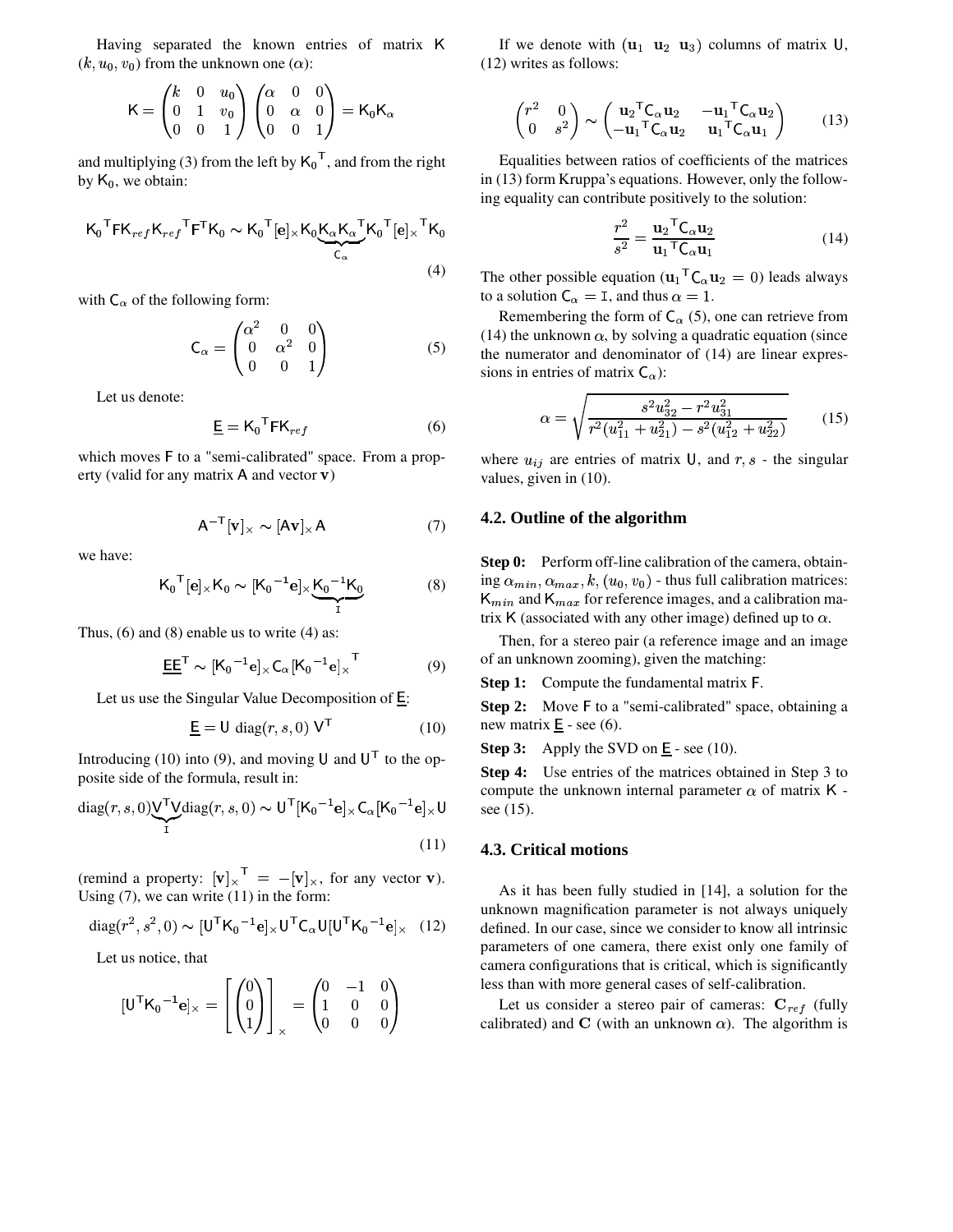



singular if the centre of camera  $C_{ref}$  lies on the optical axis of camera  $C$  (Figure 3). This kind of configuration is connected with a camera movement (starting from the reference position), that consists of any rotation, followed by a translation along the optical axis of the camera. There is no constraint on the orientation of camera  $C_{ref}$ .

The case has been analyzed along the lines of [14]. Here, we omit its explanation, due to the lack of space.

In practice, any camera configuration that is close to the critical one, can cause problems in self-calibration, giving rise to inaccurate results.

### **5. Matching**

We are interested in running our self-calibration algorithm on pairs of images of different spatial resolutions (different magnifications). Being aware of problems concerning matching such views, we propose a way to avoid it, by introducing an additional view, that allows to match the two original ones.

#### **5.1. Difficulties**

Existing direct techniques for automatic matching of two images taken from different viewpoints and with different resolutions do not give satisfactory results. Since a big area on the zoomed-in image is to be correlated with a small area on the zoomed-out image, accuracy of computed epipolar lines is weak.

Even when dealing with images very similarly zoomedin, very few algorithms cope with matching them, if the camera movement between the two views is not small. On the other hand, once one decreases the baseline between cameras (so that it would be appropriate for correlation techniques), the scene reconstruction becomes less reliable.



**Figure 4. Connections between images: fun-** $$ transformation A between  $I_a$  and  $I_{zoom}$ , fundamental matrix **F** between  $I_{ref}$  and  $I_{zoom}$ 

#### **5.2. Our method**

To avoid a manual specification of corresponding points, we combine two techniques:

- matching two images of *the same resolution*, taken from *different viewpoints*
- matching two images of *different resolutions*, taken from *the same viewpoint*

Hence, we assume being provided with an additional view  $I_a$ , of the same resolution as the reference image  $I_{ref}$ , but taken from the same camera position as the zoomed-in one  $I_{zoom}$  (see Figure 4).

Having performed an automatic matching [2] between  $I_{ref}$  and  $I_a$ , we compute the fundamental matrix  $\mathsf{F}_a$  of that stereo pair. Thus for any image points  $\mathbf{m}_{ref}, \mathbf{m}_{a}$  (related to  $I_{ref}$  and  $I_a$  respectively):

$$
\mathbf{m}_a^{\mathsf{T}} \mathsf{F}_a \mathbf{m}_{ref} = 0 \tag{16}
$$

On employing method [5], we match  $I_a$  with  $I_{zoom}$ , and estimate an affine transformation A between them (due to the lack of space, we omit a derivation of this property) for any image points  $\mathbf{m}_a, \mathbf{m}_{zoom}$  (related to  $I_a$  and  $I_{zoom}$ respectively):

$$
\mathbf{m}_a = \mathbf{A} \mathbf{m}_{zoom} \tag{17}
$$

Now, (16) and (17) let us find out the fundamental matrix  $\mathsf{F}$  of the stereo pair of interest -  $I_{ref}$  and  $I_{zoom}$ :

$$
(\mathbf{Am}_{zoom})^{\mathsf{T}} \mathbf{F}_a \mathbf{m}_{ref} = 0
$$

$$
\mathbf{m}_{zoom}^{\mathsf{T}} \mathbf{A}^{\mathsf{T}} \mathbf{F}_a \mathbf{m}_{ref} = 0
$$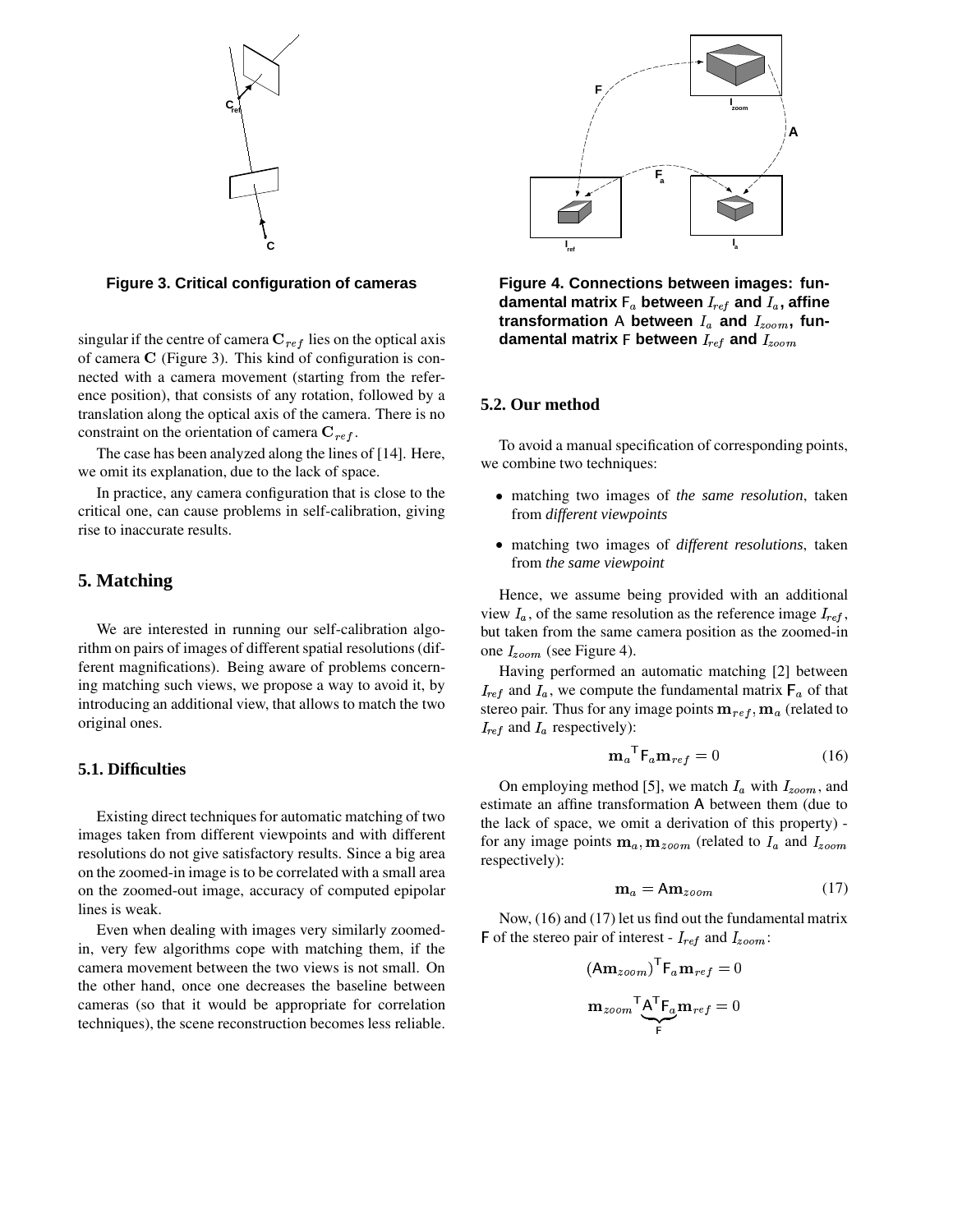|                     | Self-calibration for $\alpha$ |                |                  |                |
|---------------------|-------------------------------|----------------|------------------|----------------|
| "True<br>$\alpha$ " | Calibration grid              |                | Arbitrary object |                |
|                     | min ref.                      | max ref.       | min ref.         | max ref.       |
| 708                 | $\overline{70}1\pm 1\%$       | $763 \pm 8\%$  | $731 \pm 3\%$    | $691 \pm 2\%$  |
| 847                 | $814 \pm 4\%$                 | $887 + 5\%$    | $881 \pm 4\%$    | $829 \pm 2\%$  |
| 1018                | $960 \pm 6\%$                 | $1044 \pm 3\%$ | $1040 \pm 2\%$   | $1012 \pm 1\%$ |
| 1250                | $1171 \pm 6\%$                | 1273±2%        | 1298±4%          | $1242 \pm 1\%$ |
| 1486                | $1387 + 7\%$                  | 1508±1%        | 1592±7%          | $1442 + 3%$    |
| 1729                | $1621 \pm 6\%$                | $1751 \pm 1\%$ | 1886±9%          | $1779 \pm 3\%$ |
| 1905                | $1772 + 7\%$                  | 1933±1%        | $2072 \pm 9\%$   | $1862 \pm 2\%$ |

**Table 4. Self-calibration results. The same estimated from stereo pairs of two different (in a row, related to a zoom setting) is objects, with both kind of reference images each. "True " comes from calibration.**

Thus

$$
\mathsf{F} = \mathsf{A}^{\mathsf{T}} \mathsf{F}_a \tag{18}
$$

Equation (18) enables us to compute the epipolar geometry between images of different resolutions ( $I_{ref}$  and  $I_{zoom}$ ), without being given matches between them. It is sufficient to specify correspondences between each of those images and a special additional one  $(I_a)$ , and result in connections written as functions of  $F_a$  and A.

#### **6. Experiments**

**Input data.** We took images of an arbitrary object (a toy house), with the minimal and the maximal zoom settings, from a reference viewpoint. Then, from another camera position, we shot a number of images, of variable zooming. We also took images of a calibration grid, every time a view of the house was registered. Hence, we had two sets with corresponding images (of different features), taken with identical camera settings (Figure 5).

Separately for each photographed object, we combined our images in stereo pairs of a reference image and an image taken with an unknown zoom. Each image of an unknown zoom was put into 2 stereo pairs: with a minimal and with a maximal zoom reference image. Having employed results from off-line calibration (the constraint: distance camerascene  $\geq 2.5$ m had been fulfilled), we ran the self-calibration algorithm for each stereo pair, obtaining estimations for  $\alpha$ , related to every considered zooming (see Table 4).

**Discussion.** The algorithm recovers the unknown magnification parameter with a high accuracy. However, there are some cases, where the relative error grows up to  $9\%$ . They Seli show up for stereo pairs, which combine images of significantly different resolutions (e.g. a minimal zoom reference view with a strongly zoomed-in one; and vice-versa).



**Figure 5. Images of different features, taken with identical camera settings.**

The reason could be related to the fact, that the considered self-calibration step does not take into account any distortion model, and thus, its results are not always consistent with the off-line calibration (see Section 3.2). In particular: a distortion model, considered for the minimal zoom reference image, is "forwarded" by self-calibration to  $\alpha$ , es timated for the other image of the stereo pair. If that image has been taken with a relatively big zoom setting, the no-distortion model has to be considered then, in order to avoid over-parameterization. For the opposite case: not taking distortion into account for the maximal zoom reference case, implies the no-distortion model for the other image, as well, which is not always correct (zoomed-out images).

A way to cope with the described inconsistence would be to employ a non-linear optimization. The self-calibration step, along with a linear structure from motion method, provides an initial guess for camera parameters (internal and external ones). Then, it would be sufficient to use an extended projection model (including distortion) in a bundleadjustment setting.

Overall, the experiments validate that our self-calibration method is reliable, for any stereo pair. The unknown magnification parameter can be recovered with even  $2\%$ -accuracy, provided that the stereo pair is composed of images of similar resolutions. Therefore, it is more convenient to use a minimal zoom reference view to self-calibrate zoomedout images, and a maximal zoom reference one, for more zoomed-in images.

#### **7. 3D reconstruction**

We applied the described technique on a stereo pair of images of a chimney (Figure 6). The only knowledge we had, was that both images were taken with our camera, and that one of them was taken with the minimal possible zoom. Self-calibration provided us with an estimation for the unknown magnification parameter for the second setting of the camera:  $\alpha = 980$ .

Reliability of the obtained reconstruction of the chim-